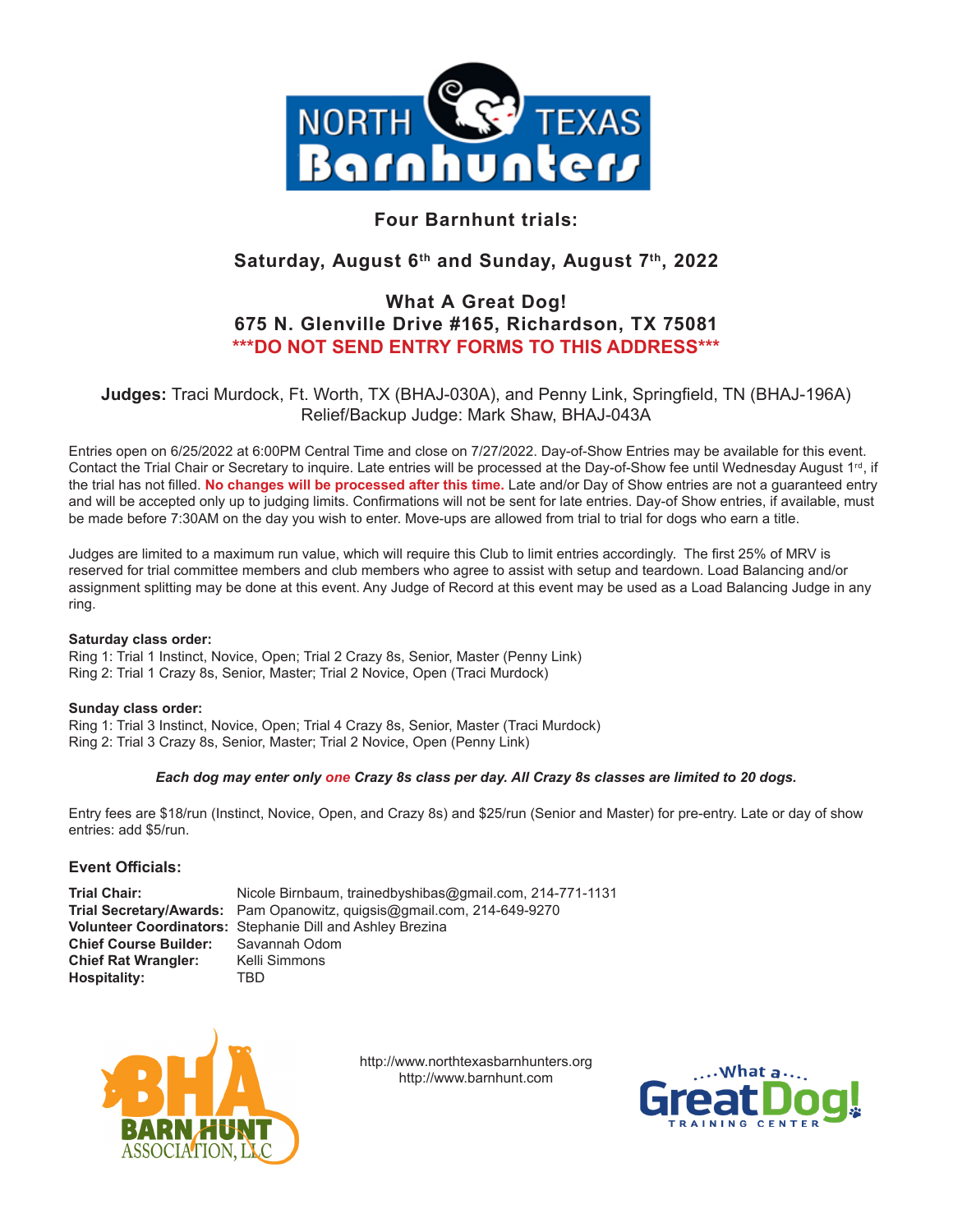## **Directions to trial site:**

The address is 675 N. Glenville Dr. #165, Richardson, TX 75081. Take US Hwy 75 (Central Expressway) to Arapaho Road in Richardson, East to Glenville Drive, South about 1000' to the trial site.

Note that the Barn Hunt facility is behind (West of) the main WAGD-R facility.

#### **Bitches in Season:**

Per Barn Hunt Association rules, bitches in season are eligible for entry but will be required to be kept separate from all other dogs and will be run at the end of their classes. There will be a sign indicating the BIS crating and pottying areas. Entry fees for bitches that come into season will be refunded until the closing date of the trial if you wish to withdraw. After the trial closes, entry fees will not be refunded. If you bring a bitch in season, you must inform the trial committee prior to the trial and you are requested to inform all exhibitors at the judges' briefings. Bitches in season must wear pants in the ring as well as at all other times when not pottying. Please also inform the trial secretary so your running order can be adjusted.

#### **General Information:**

Dogs must be eligible to run a class at time of entry. Dogs will be blinded in groups of five, except for Master which will be groups of four. Dogs who complete a title at a trial may move up, down, or laterally in the next trial. Dogs who complete a B title may move up, down, or remain in the same class for subsequent trials. Please make move requests at the Trial Secretary's desk as soon as possible. Handlers are responsible for making the request in time for the move to be processed.

All entries must be accompanied by correct entry fees. Entries must have a Barn Hunt Association registration number. Forms submitted without a registration number will be returned. Any entries received before the opening date will be returned. A returned check does not constitute a valid entry and will incur a \$50 penalty. No electronic entries other than via Wufoo (see below) will be accepted. Send entries to the Trial Secretary and make checks payable to North Texas Barnhunters. Entry forms sent to the trial site will incur a \$10 service charge. See the entry form for the correct address.

**Note:** you may fill your entry form out online by clicking "**Create/Modify Mail-in Entry Form**" at the event link on barnhunt.com. Be sure to click the "I understand" box and print your entry before mailing it.

In addition, we are now taking online entries. Please go to our website (http://www.northtexasbarnhunters.org) and check our event calendar to get the link for this event. Note that there is a \$5.00 service charge (which we do **not** get) for using the online entry method, but you don't have to print anything or find a stamp. **We prefer entries via this online method or by filling out the form at barnhunt.com. Handwritten entries that are illegible may be rejected.** The online entry method will be turned off when we go to a waitlist.

If the event fills, a wait list will be maintained. Entrants who withdraw after the closing date will receive a refund only if there is an entrant on the wait list who can take their place.

## **Managing Your Dogs:**

All dogs must be kept on a short leash and under control while on trial grounds except when showing. Electronic collars and head halters are not permitted. No dog may be at any time tied out or otherwise attached to anything other than a human.**Handlers who fail to pick up after their dogs may be excused from the trial. Repeated or egregious offenses on this point may result in explusion from the sport altogether.** Dogs will be run in height order with dogs being handled by the same person separated into different staged groups. Master will be run in blinds of four dogs; all other classes in blinds of five. **All requests for running order changes must be approved by the Trial Committee.**

#### **Volunteers:**

As is the case with all dog sports, volunteers are critical to the success of every Barnhunt trial. Please contact the Volunteer Coordinator or any other Trial Committee member to to volunteer for this trial. Volunteers will be provided with lunch, snacks, and refreshments, as well as voucher coupons for future trial entries.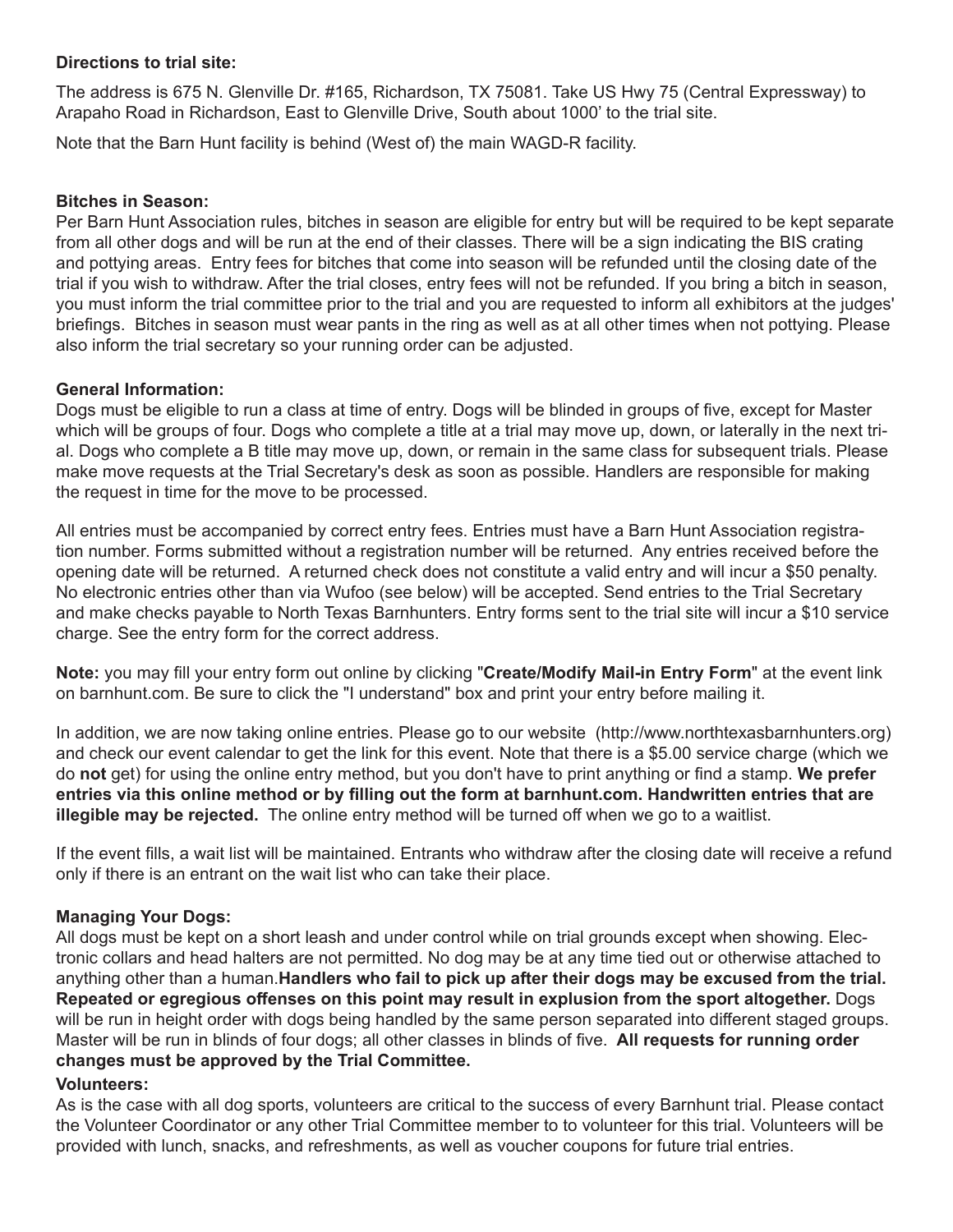## **SPECIAL NOTICE**

Please be aware that the rules may change from time to time to manage factors such as Covid outbreaks. See www.barnhunt.com for the latest information as well as the most up-to-date rule books.

## **Awards:**

Strip ribbons will be awarded for First through Fourth place in Novice through Master classes in each height division. Strip ribbons will be awarded for all qualifiers in the regular classes and the Instinct Test. High in Class rosettes will be offered for the fastest qualifying dog in each class in each trial. New Title rosettes will also be awarded.

- Special awards will be offered at this event. If you would like to sponsor a special award, please contact the Trial Chair.
- If you expect to earn a RATCH or RATCHX+, please inform the Trial Secretary before the closing date.

## **Building and Property Information:**

The building will open at 7:00AM and close thirty minutes after all Barn Hunt activity each day. You may check in at any time. The first dog will enter the ring no earlier than 8:00AM. A general briefing will be delivered between 7:45 and 8:00. There is no smoking allowed inside the building, and no alcohol allowed anywhere at the facility. The building is accessible to the differently abled. The rings are fenced with rubber tile footing. The blinds are 10'x20' and located inside the building near the rings. Food for human consumption may or may not be offered, but there are several fast-food restaurants nearby. There are indoor restrooms on site.

## **Barn Hunt Grounds:**

Barn Hunt grounds consist of all areas inside the building, the parking areas around the building, any grassy or concrete areas around the building, and all hotel or other property where Barn Hunt exhibitors are lodged for the event.

## **Hotels and Other Accommodations:**

There are a number of hotels in the vicinity of the trial site. It is expected that entrants needing hotel accommodations will have their favorites and will make their own arrangements, but you may also check with the Trial Secretary or Chair if you wish.

Note that some popular hotel chains have changed their pet policies recently, and some have policies that vary from hotel to hotel. It's a good idea to check on this when making reservations.

RV camping facilities are also available at the show site and elsewhere in the area. Check with the Trial Secretary or Chair for more information.

## **Emergency Vet:**

Hillside Veterinary Clinic 6150 E. Mockingbird Lane Dallas, TX 75214 214-824-0397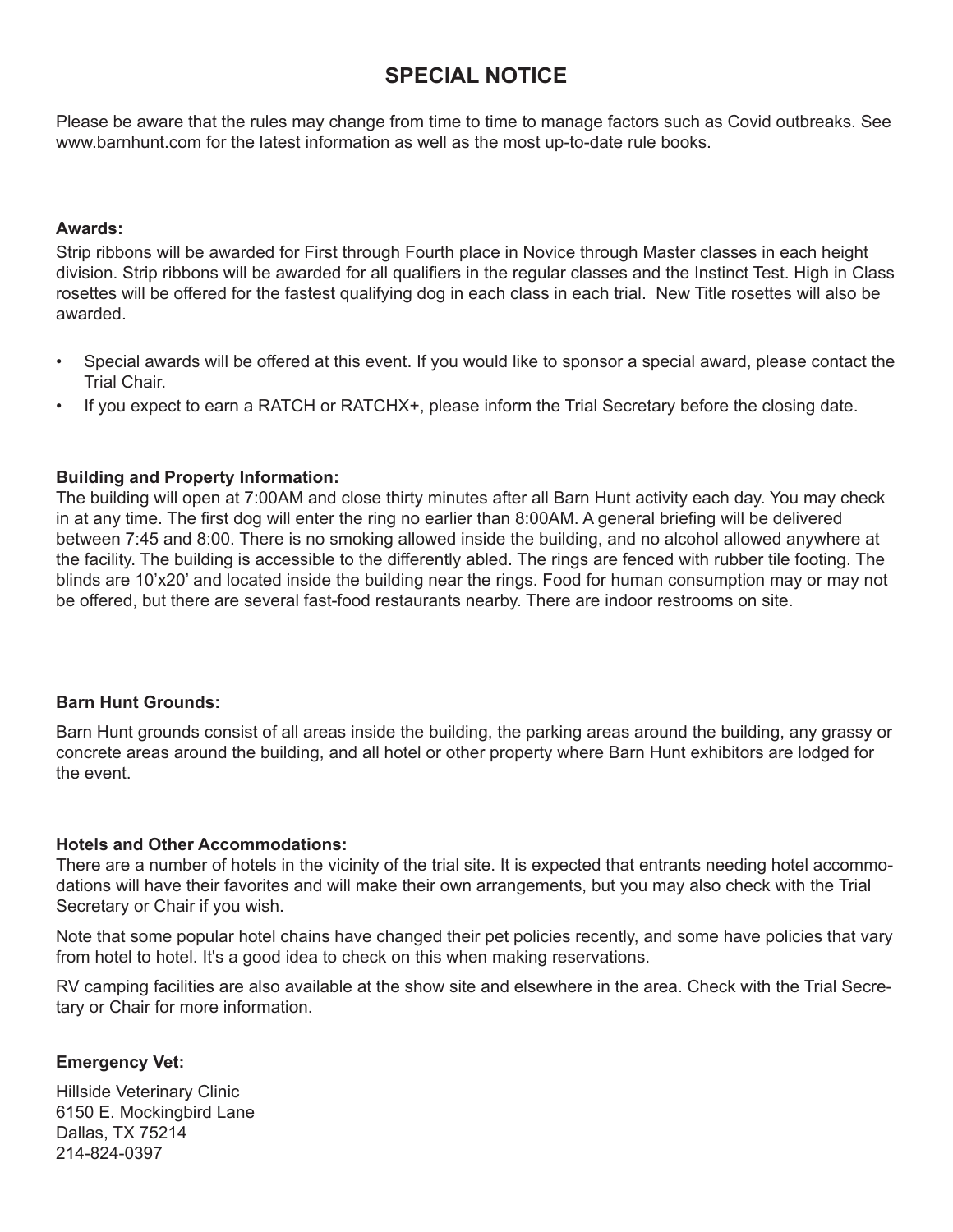# **ENTRY FORM**

#### **North Texas Barnhunters**

Licensed Barn Hunt Trials Opening Date: 6/25/2022, 6:00PM Central Time Closing Date: 7/27/2022 What A Great Dog!, 675 N. Glenview Drive #165, Richardson, TX 75081 **DO NOT MAIL ENTRY FORMS TO THIS ADDRESS - SEE BELOW**

#### **I** am entering this dog in level (check one):  $\Box$   $A$   $\Box$   $B$

| $\Box$ Trial 1, Saturday August 6 2022<br>$\Box$ Instinct $\Box$ Novice $\Box$ Open    |  | $\Box$ Senior $\Box$ Master $\Box$ Crazy 8s |
|----------------------------------------------------------------------------------------|--|---------------------------------------------|
| $\Box$ Trial 2, Saturday August 6 2022<br>□ Novice □ Open □ Crazy 8s □ Senior □ Master |  |                                             |
| $\Box$ Trial 3, Sunday August 7 2022<br>$\Box$ Instinct $\Box$ Novice $\Box$ Open      |  | $\Box$ Senior $\Box$ Master $\Box$ Crazy 8s |
|                                                                                        |  |                                             |

 $\Box$  - Trial 4, Sunday August 7 2022  $\Box$  Novice  $\Box$  Open  $\Box$  Crazy 8s  $\Box$  Senior  $\Box$  Master

**Please check appropriate test date and class boxes above. Dogs may be entered in any class that they may legally enter. SPECIAL NOTE: to reserve space for everyone, each dog may be entered in only** *one* **Crazy 8s run per day.**

I am a club member and am entering at the member price for:  $\Box$  Saturday  $\Box$  Sunday

*Fees: \$18 per run (Instinct/Novice/Open/Crazy8s); \$25/run (Senior/Master), due with entry, day of show add \$5. Includes \$1.75 BHA Recording Fee. Entries with fees payable to North Texas Barnhunters are to be mailed to:* 

#### *Pam Opanowitz, 641 Meadowbrook St., Allen, TX 75002*

|  | Breed: ________________________ |  |  |  |  |  |
|--|---------------------------------|--|--|--|--|--|
|  |                                 |  |  |  |  |  |
|  |                                 |  |  |  |  |  |
|  |                                 |  |  |  |  |  |
|  |                                 |  |  |  |  |  |
|  |                                 |  |  |  |  |  |

*\*Dogs are required to have a Barn Hunt Registration number to show in Barn Hunt. Register your dog online at: www.barnhunt.com. Allow at least 48 hours to receive a Barn Hunt number.* 

*\*\* Dogs may be measured at judges' discretion.*

*Entries will be confirmed by email. Write your email address clearly or fill out entry form on computer (preferred).*